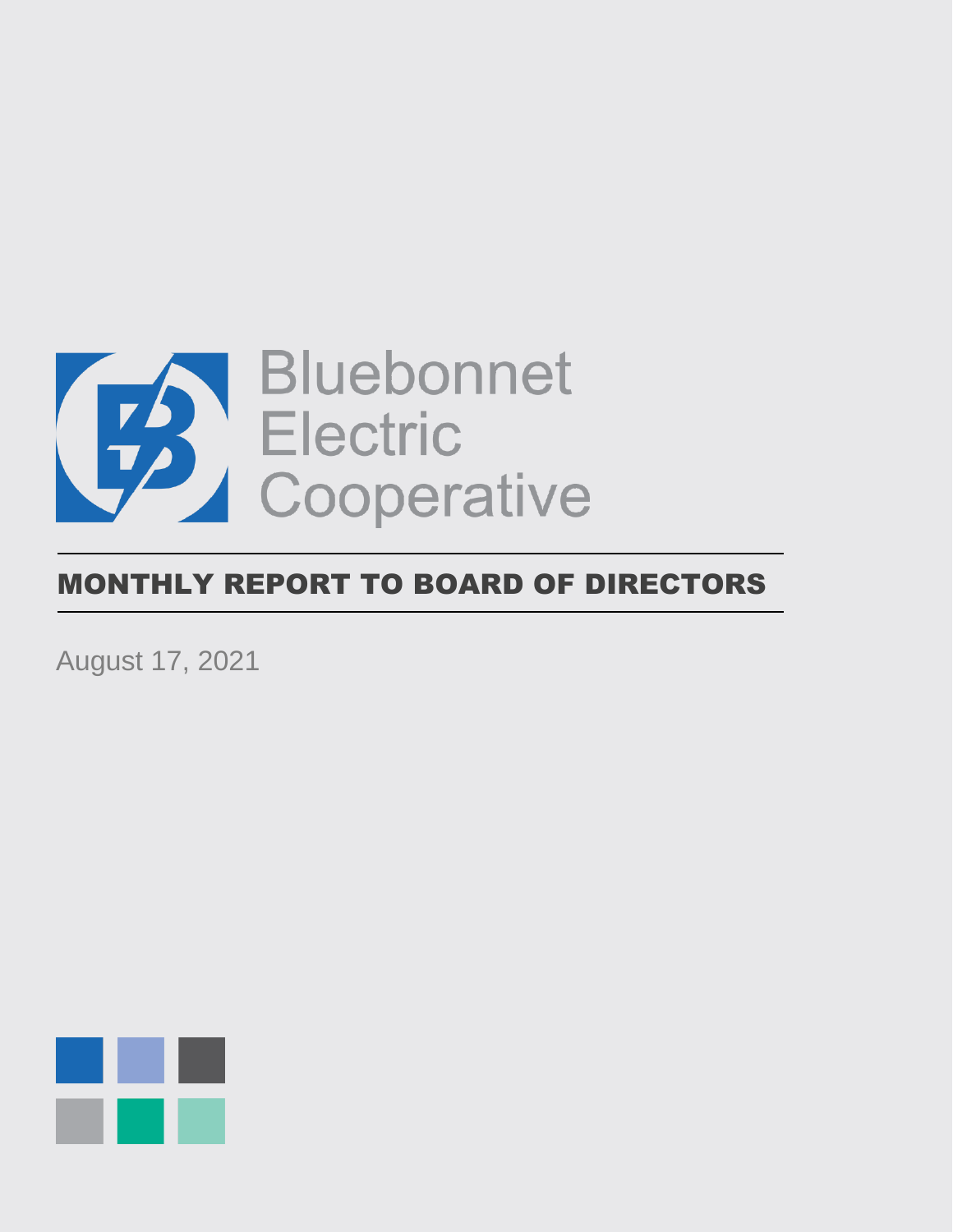

# **Tuesday, August 17, 2021 9:00 am**

## **Invocation**

#### **Items from Chair**

1. Approve Minutes of July 20, 2021 Regular Meeting

# **Items from CEO**

## **Staff Reports**

- 1. Corporate Services
	- a. Financial reports
	- b. PCRF
	- c. Purchase orders
- 2. System Operations
	- a. New extensions
	- b. Residential developments
- 3. Administrative Services a. 6-Month look ahead
- 4. Public Affairs
	- a. Legislative update

## **Action Items from Regular Session**

- 1. Approve the payment of the July LCRA, AEP, and BP power bill invoices
- 2. Approve tariff revisions to sections 201.6 Lighting, 202.5 Service Charges and 311 (G) Extension Policy

## **Executive Session**

- 1. Items from CEO
- 2. 2022 Benefits package
- 3. Large Project
- 4. Legal report

#### **Action Items from Executive Session**

1. Approve the renewal of the 2022 employee benefits and Bluebonnet's contribution toward medical and prescription coverage for retirees post age 65